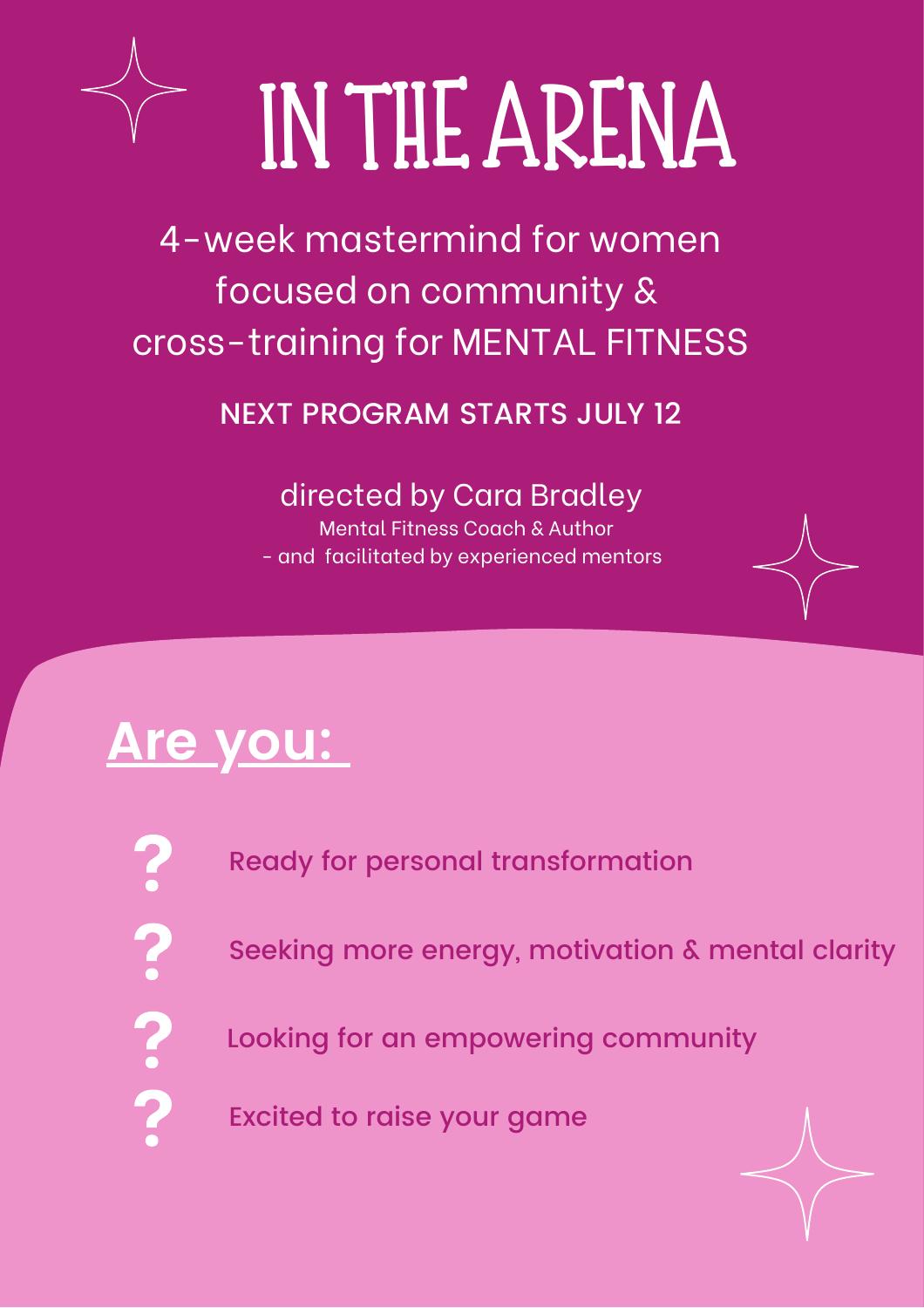





Weekly Group Sessions (recorded) Tuesdays at Noon ET

Self-directed assignments

Check-ins with accountability buddy

#### **Focus**

Week 1 - ACTION - Learn how to jumpstart your growth and stay accountable with INNER actions

Week 2 - STRETCH - Challenge yourself to spend "time under tension" by committing to daily STRETCH actions.

Week 3 - NAME - Spark shift by naming your limiting beliefs, obstacles, fears and identifying your strengths.

Week 4 - WHY - Know your purpose. "She who has a Why can endure any How." - Nietzsche